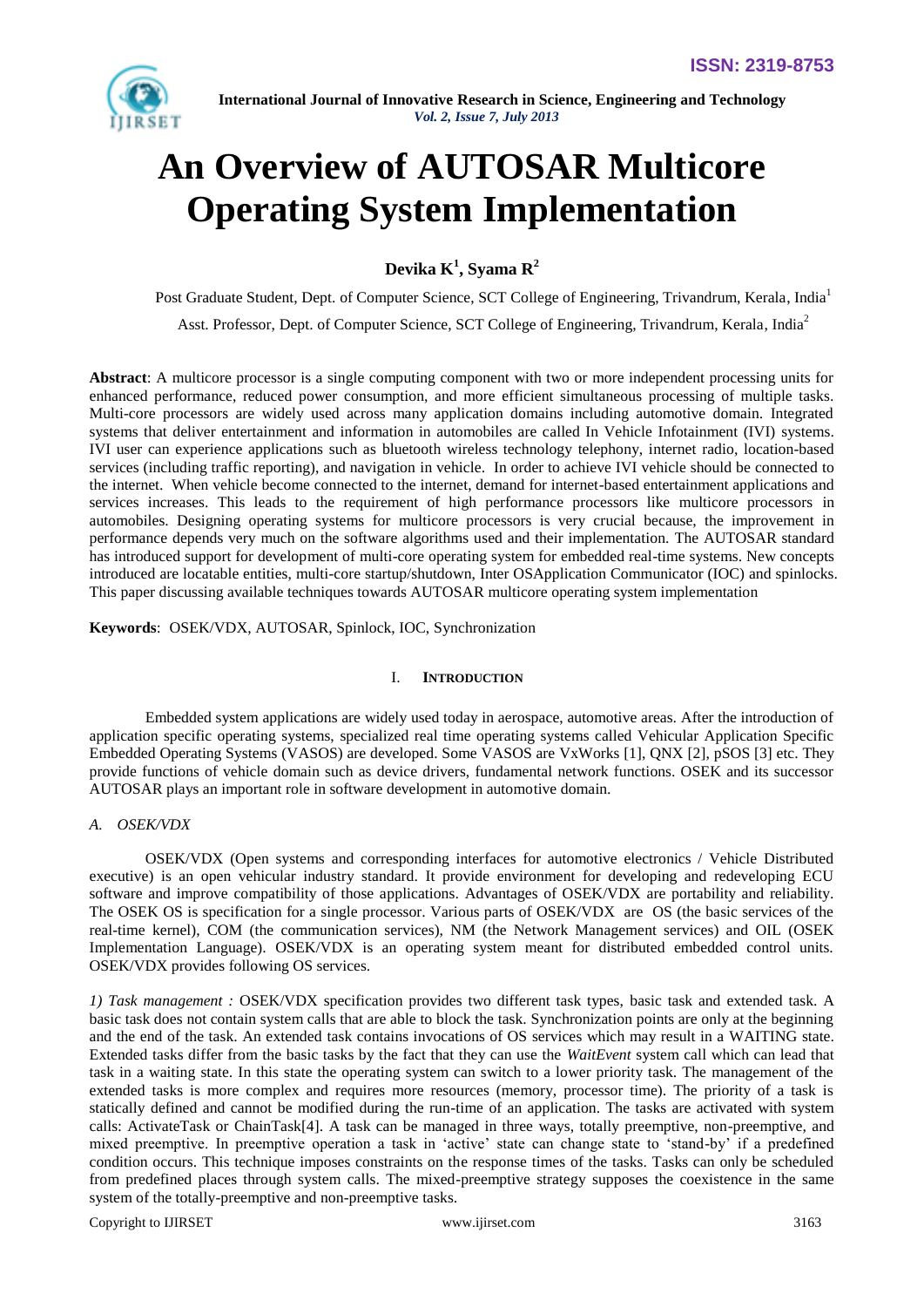

*2) Conformance classes:* The conformance classes define several versions of the real-time executive in order to adapt it to different application requirements. Four conformance classes were defined which are determined by three attributes and some implementation requirements such as type of task, possibility of recording multiple activation requests for a basic task and number of tasks per priority level. BCC1 and BCC2 classes only allow basic tasks while ECC1 and ECC2 classes allow basic and extended tasks. For BCC1 and ECC1 classes all the tasks have different priority levels and it is not possible to record multiple activation requests for the tasks. For BCC2 and ECC2 classes several tasks can share the same priority level and it is possible to record activation requests for basic tasks[2].

*3) Scheduling policy :* Scheduling is independent of the conformance classes and type of task. Static priorities are assigned to tasks. Several tasks can share the same priority level according to the conformance class they use. Scheduling can be pre-emptive, non pre-emptive or mixed pre-emptive. In the case of mixed pre-emptive, task can select appropriate mode either pre-emptive or non pre-emptive. Tasks that are sharing common internal resources are grouped. Inside the group the tasks can't pre-empt among themselves.

*4) Task synchronization :* Synchronization comes only in the case of extended tasks. Synchronization is based on the private event mechanism i.e., only the owner task can explicitly wait for the occurrence of one or more of its events. The setting of occurrences can be made by tasks (basic or extended) or ISRs (Interrupt Service Routine). There is no time-out associated to the *WaitEvent* service. Temporal behavior can be monitored using the alarms.

*5) Resource management :* Concurrent access to shared resources is handled using OSEK-PCP (Priority Ceiling Protocol). OSEK-PCP protocol is also known as Highest Locker protocol and it is more simple than original PCP [5] [6]. When a task gets a resource, its priority is immediately raised to the resource priority. So other tasks that share the same resource cannot get the CPU. The resource sharing is allowed between tasks and ISRs or between ISRs [7]. For that purpose, a virtual priority is assigned to every interrupt. Two services allow controlling access to resources: GetResource and *ReleaseResource*. A predefined system resource "Res Scheduler" allows a task to lock the processor. This allows a task to execute some code in non pre-emptive scheduling mode.

*6) Alarms and counters :* They allow the management of periodic tasks and watchdog timers for the monitoring of various situations. A counter is an object intended for the counting of "ticks" from a source. An alarm allows to link a counter and a task. An alarm will expire when a predefined counter value is reached. At the occurrence of the alarm an action is carried out. An alarm can be defined to be a single alarm or a cyclic alarm, the corresponding counter value being absolute or relative to the current counter value.

*7) Communication:* Communication in OSEK/VDX system is by means of message passing. There are two types of messages, one type using blackboard model or unqueued message and another type is using FIFO.

*8) Interrupts :* OSEK supports two types of interrupt service routines, Type1 and Type 2. Type1 ISRs does not use system services. When the routine finishes the execution of the program continues from the point it was interrupted; so the interrupt does not affect the tasks management. Type2 ISRs contains system calls and when the routine finishes a switching task can occur if higher priority tasks are active. DisableAllInterrupts, EnableAllInterrupts, SuspendAllInterrupts, ResumeAllInterrupts are used for enabling/disabling Type1 interrupts and SuspendOSInterrupts, ResumeOSInterrupts are used for Type 2 interrupts. Their goal is to protect critical portions from the interrupt code. ISR are triggered by an external event resulting in an interrupt request on the host microcontroller. Each ISR is assigned a static priority. The priority levels used for ISR should be greater than the priority levels of tasks. ISR execution can be preempted by the activation of another ISR. This is depending on underlying hardware of microcontroller. OSEK/VDX OS allows resource sharing between task and ISR2. Some implementations consider ISR2 as tasks by allowing context switching from an ISR2 to a task and back. Schedulability analysis techniques do not make any difference between tasks and ISR.[8]

*9) Interprocess communication :* OSEK includes an events mechanism for interprocess synchronization. The events are entities controlled by the operating system and assigned to extended tasks only. Each extended task has a predefined number of events and it is their owner. When an extended task is activated its events are reset. Through the events the tasks are able to exchange information. Any task can set any event owned by any task but only the owner of an event can reset the event or wait for that event.

*10) Task Management* **:** All the objects of application are configured off-line at the time of system configuration activity. They are created before starting execution of the application and never destroyed. So they are static. The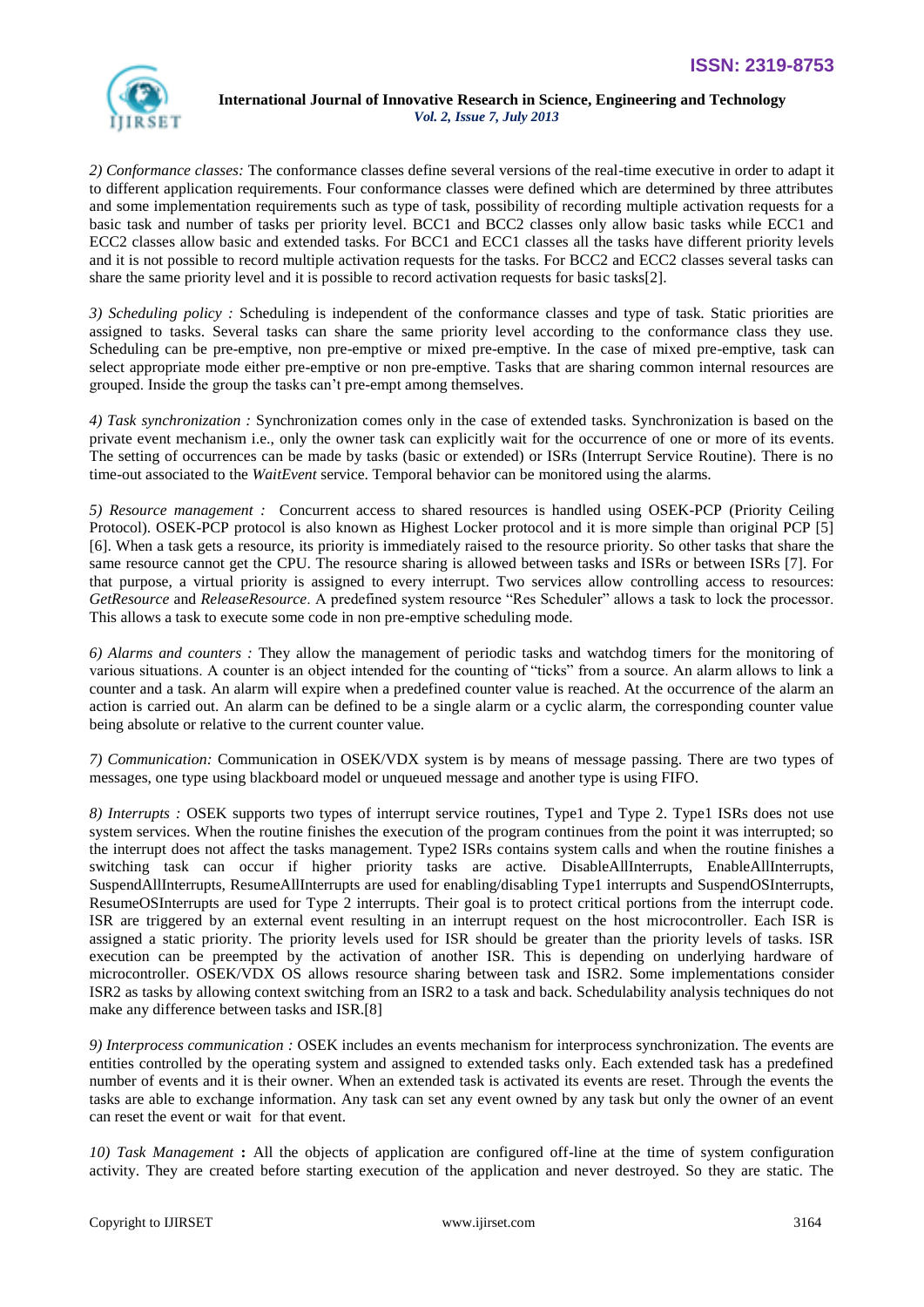

system is usually modeled as a set of tasks, each task being characterized by different attributes, e.g. WCET, activation law, deadline, shared resources, etc.

# *B. AUTOSAR*

AUTOSAR (AUTomotive Open System ARchitecture)[11] is an open and [standardized](http://en.wikipedia.org/wiki/Standardized) [automotive](http://en.wikipedia.org/wiki/Automotive_software)  [software](http://en.wikipedia.org/wiki/Automotive_software) architecture, jointly developed by automobile manufacturers, suppliers and tool developers. Its objective is to create and establish open standards for automotive E/E (Electrics/Electronics) architectures that will provide a basic [infrastructure](http://en.wikipedia.org/wiki/Infrastructure) to assist with developing [vehicular](http://en.wikipedia.org/wiki/Vehicular) [software,](http://en.wikipedia.org/wiki/Software) user interfaces and management for all [application](http://en.wikipedia.org/wiki/Application_domain)  [domains.](http://en.wikipedia.org/wiki/Application_domain) This includes the standardization of basic systems functions, [scalability](http://en.wikipedia.org/wiki/Scalability) to different [vehicle](http://en.wikipedia.org/wiki/Vehicle) and platform variants, [transferability](http://en.wikipedia.org/wiki/Transferability) throughout the network, [integration](http://en.wikipedia.org/wiki/System_integration) from multiple suppliers, [maintainability](http://en.wikipedia.org/wiki/Maintainability) throughout the entire [product life-cycle](http://en.wikipedia.org/wiki/Product_lifecycle_(marketing)) and [software updates](http://en.wikipedia.org/wiki/Software_update) and [upgrades](http://en.wikipedia.org/wiki/Software_upgrade) over the vehicle's lifetime are some of the key goals. Autosar OS is backward compactable. i.e, it will support all services provided by OSEK.

*1) Scheduling Policy :* AUTOSAR scheduling policy is an extended version of scheduling policy used by OSEK/VDX. Highest Priority First Policy is used in AUTOSAR. If many tasks share same priority level, FIFO is used as a second criterion. There exists a notion of group, for tasks that share a common internal resource. An internal resource is automatically locked by a task of the group when it gets the CPU and released when it terminates, waits for an event or invokes the Schedule service. Usual preemption rules are used for the tasks which are not in the group, according to their priority level. Inside the group the tasks cannot preempt among themselves. AUTOSAR OS specific extensions concern timing protection service. The purpose of this service is to prevent the occurrence of timing faults. To do so, this service calls a user provided function each time when ever one of the following conditions occurs:

- The execution time of a task or ISR2 is greater than the (offline specified) expected value.
- The execution time of a task or ISR2 while holding a shared resource is greater than the (offline specified) expected value.
- The arrival rate of a task or ISR2 is greater than its (offline specified) expected limit. For a task, this limit is the time that an instance of the task can spend in the running state in a given time frame. This mechanism is closed to the a periodic server concept of real-time scheduling theory[8]. For an ISR2, this limit is the number of activations in a given time frame.

*2) Shared resources management :* AUTOSAR OS coordinates the concurrent access to shared resources with the OSEK-PCP protocol (Priority Ceiling Protocol)[9]. When a task gets a resource, its priority is immediately raised to the resource priority, so that other tasks that share the same resource cannot get the CPU.

*3) Alarm, counters and schedule tables :* AUTOSAR OS uses OSEK/VDX OS alarm and counter related services with some minor modifications, and extends these services through the schedule table concept. Alarms and counters allow the processing of recurring phenomena, for instance timer ticks, or signals from mechanical organs of a car engine. When associated with a timer, they allow the management of periodic tasks. A counter is an object intended for the counting of "ticks" from a source. Each counter has a maximal value: when this value is reached, the counter is reset to 0. An alarm allows to link a counter and a task. It expires when the counter reaches a predefined value. Then, a statically defined action is taken: either the activation of the associated task, or the setting of an event of the task. An alarm can be defined to be single-shot or cyclic, the corresponding counter value being absolute or relative to the current counter value [10].

Schedule tables are an extension of the alarm concept. Like an alarm, a schedule table is linked to a counter. It is composed of a set of expiry points, whose corresponding counter value is relative to the activation of the schedule table. When an expiry point is reached, one or more actions (task activation or event setting) are taken. A schedule table can be defined to be single-shot or cyclic, the corresponding counter value being absolute or relative to the current counter value. Schedule table is usually associated to offline scheduling techniques[11]. A schedule table describes completely the activation points of all the tasks of the system. When a task is activated, it runs until it completes (no preemption).

# *C. AUTOSAR Multicore OS Architecture*

Multi-core processors are becoming increasingly prevalent, with multiple multi-core solutions being offered for the automotive sector. On understanding this trend, the AUTomotive Open System ARchitecture (AUTOSAR) standard version 4.0 has introduced support for multi-core embedded real-time operating systems[12]. AUTOSAR Version 4.0 standard has introduced new concepts such as locatable entities (LEs), multi-core startup/shutdown, Inter-OS-Application Communicator (IOC), and SpinlockTypes.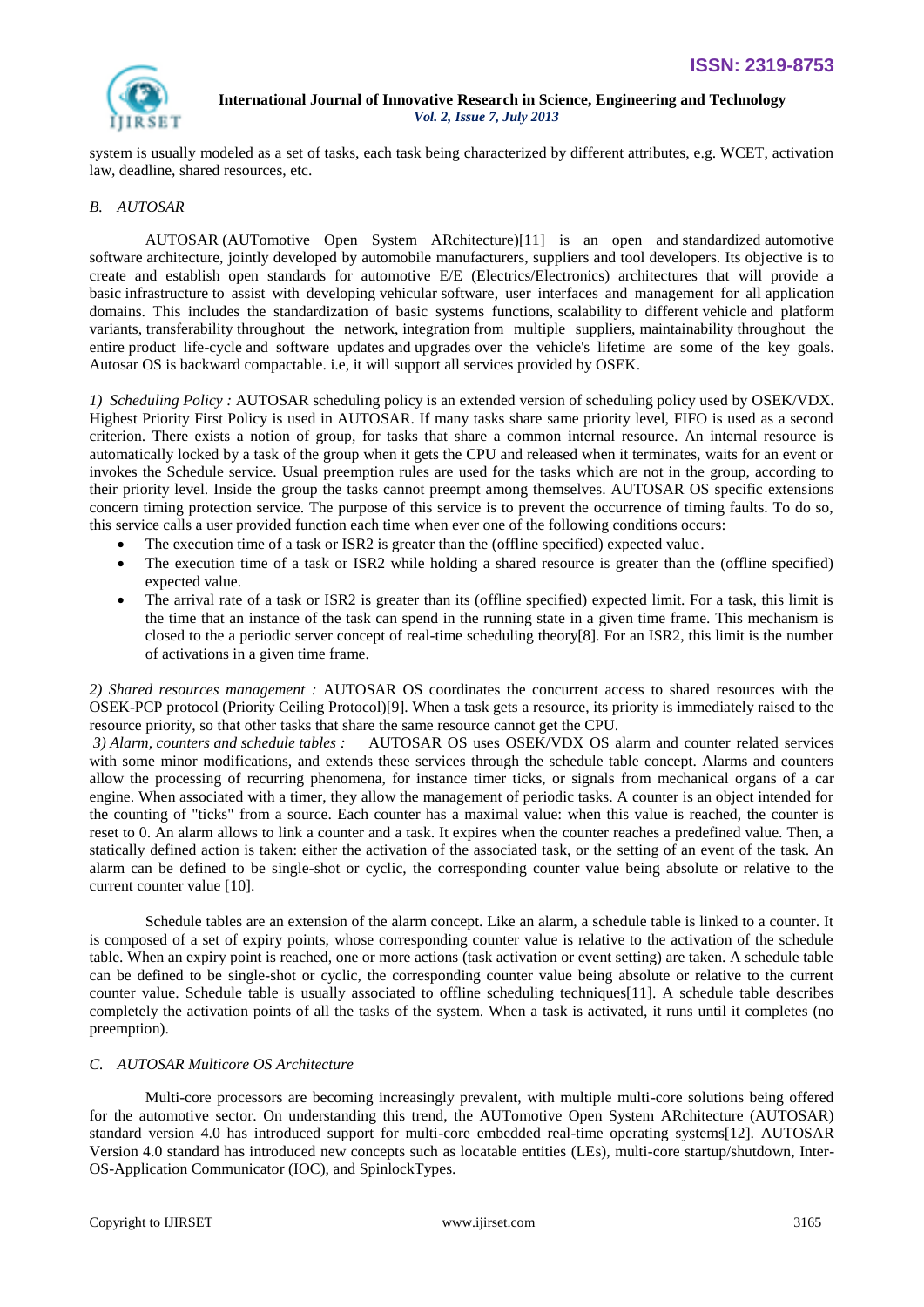

A locatable entity is an entity that has to be located entirely on one core. The assignment of LEs to cores is defined at configuration time[12]. Application, Tasks, Counter, alarms all are LEs in AUTOSAR 4.0. The way cores are started depends heavily on the hardware. The hardware starts only one core, referred as the master core, while the other cores (slaves) remain in halt state until they are activated by the software. Synchronized and individual shutdown [12] concepts are defined in Multicore version of AUTOSAR OS. In synchronized shutdown concept it is possible to shutdown all cores simultaneously.

A key element of the AUTOSAR multi-core specification is the spinlock mechanism for inter-core task synchronization. This mechanism is used to support mutual exclusion for tasks in different Cores. Another important feature is the Inter OSApplication Communication (IOC) which allows the communication between the different Application located on same or different cores. The IOC provides sender-receiver (signal passing) communication [12].

Software manufacturers are now increasing speed of processors and go toward parallel processing to increase performance. Single-kernel operating system was not enough to manage multi-core processors so the idea of multikernel operating system arises. One of these kernels serves as the master kernel and the others serve as slave kernels. Multi-core processors came to solve the efficiencies of single core processors, by decreasing power consumption while increasing bandwidth.

Modern cars are highly complex systems consisting of a huge number of mechanical and electrical parts. An observable trend in the automotive industry shows that more and more features and innovations are based on electrics/electronics and therefore on software. Hence the demand of computational resources in the vehicle is growing rapidly.As the demand for computing power is quickly increasing in the automotive domain, car manufacturers and tier-one suppliers are gradually introducing multicore ECUs in their electronic architectures. Additionally, these multicore ECUs offer new features such as higher levels of parallelism. Automotive systems have recently seen a tremendous growth in terms of advanced software features such as driver-assist technologies, active safety systems, and interactive entertainment platforms. Multi-core processors constitute an effective means for realizing such computationally-intensive applications in future automotive platforms. Recognizing these changes in application characteristics and processor capabilities, the AUTomotive Open System ARchitecture (AUTOSAR) Version 4.0 standard has introduced support for multi-core embedded real-time operating systems. New concepts such as locatable entities (LEs), multi-core startup/shutdown, Inter-OS-Application Communicator (IOC), and SpinlockTypes have been introduced in the AUTOSAR multi-core OS architecture specification to extend the single-core OS specifications.

# II. **OVERVIEW OF AUTOSAR MULTICORE FEATURES AND IMPLEMENTATION**

### A. *AUTOSAR Spinlocks*

In single-core processors mutual exclusion is facilitated by AUTOSAR using a function called GetResource(). This function leverages the priority ceiling protocol: when a task acquires a resource, its priority is temporarily raised to the highest priority among all the tasks that can use the resource. This reduces the duration for which any task waits for a lower-priority task to release a shared resource. It bounds and significantly reduces priority inversion. Priority inversion cannot be completely eliminated when logical resource sharing is required, but it can be minimized by using appropriate protocols. In the current context, priority inversion cannot be eliminated since the lower-priority task holding the resource has to still release it before the higher-priority task can proceed due to the non-preemptive and mutually-exclusive nature of shared resources. However, GetResource() uses the priority ceiling protocol, which ensures that the priority inversion is no more than the duration of a single resource-holding duration. This mechanism does not scale to multi-core processors since priorities are insufficient in preventing access from tasks executing on other cores.

A key extension in the AUTOSAR 4.0 multi-core specification is a new mechanism for mutual exclusion across tasks on different cores called as the SpinlockType. This is a busy-waiting mechanism that polls a (lock) variable until it becomes available using an atomic test and set functionality. Once a lock variable  $S_1$  is obtained by a task, other tasks on other cores will be unable to obtain the lock variable  $S<sub>1</sub>$ , effectively ensuring the constraint of mutually exclusive access to the resource  $R_1$  protected by the lock  $S_1$ . This mechanism works with multi-core processors, since it relies on shared memory locks as opposed to the priority attribute that does not span cores[13].

Copyright to IJIRSET [www.ijirset.com](http://www.ijirset.com/) 3166 With a spinlock-mechanism a thread or a task asks for a boolean lock, to enter a critical section. If the lock held by another task, the boolean variable is set to true by asking aask has to wait. At the same time the thread asks continuously for the lock (polling) and keeps active. This mechanism is called busy waiting. This technique is especially used for mutual exclusion with short times of waiting. To make sure that no other thread tries to enter the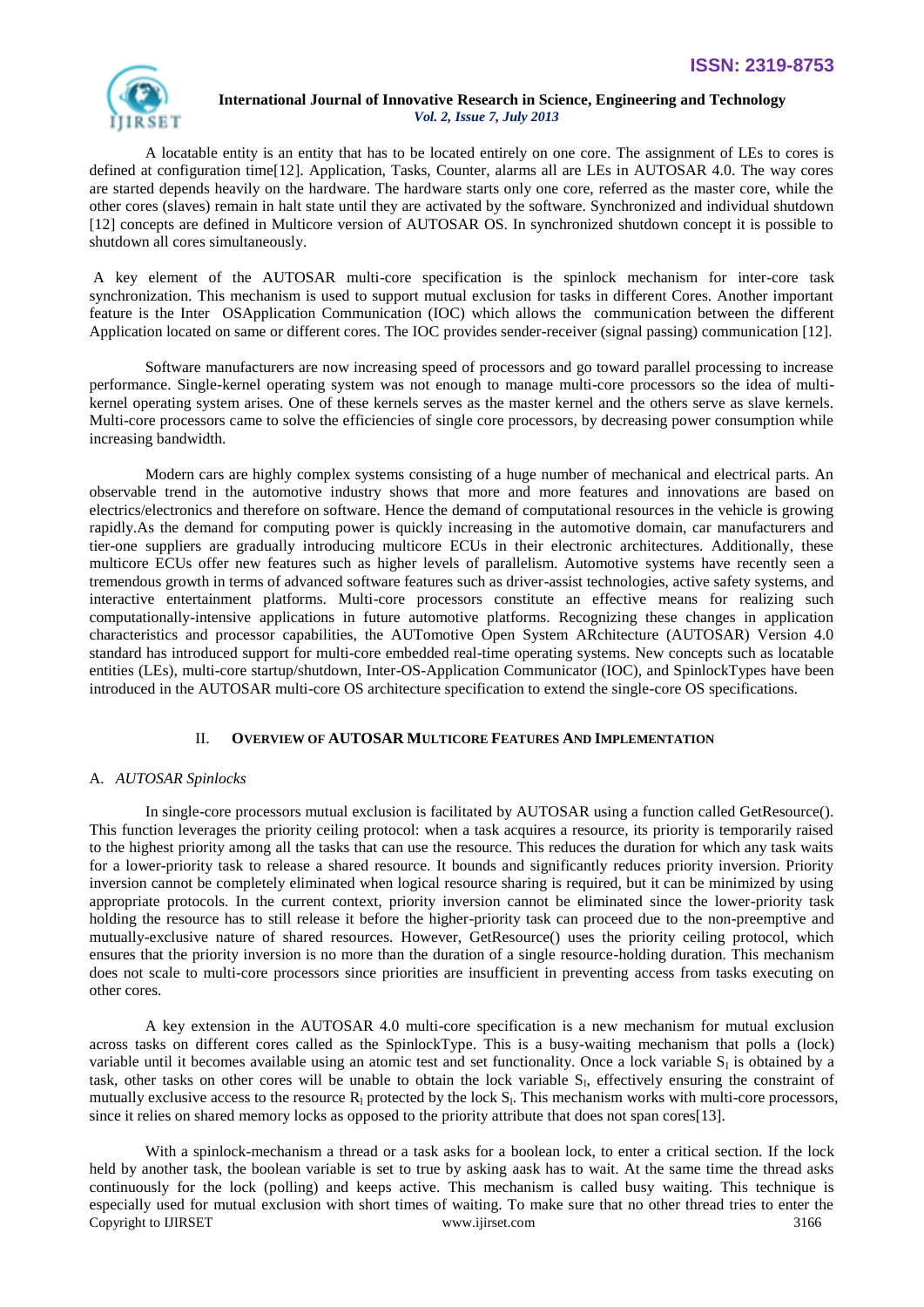

protected section in the time between testing the lock variable and set the lock to true, an atomic test-and-set-function has to be provided. The SpinlockType is an approach to address the shortcomings of the priority ceiling protocol when extending AUTOSAR for use in multi-core processors. However, it introduces two problems deadlock and starvation.

*1) Deadlock :* In the context of non-nested spinlocks, the SpinlockType mechanism could potentially lead to deadlocks. The deadlock happens when a lower priority task holding a resource protected by SpinlockType A gets preempted by a higher priority task that tries to acquire the same SpinlockType A.

The current solution presented in the AUTOSAR specification is to (a) return an error to TASK/ISR2 trying to acquire a spinlock assigned to another TASK/ISR2 on the same core or (b) protect a TASK by wrapping the spinlock with a SuspendAllInterrupts() call so that the task cannot be preempted [12]. With respect to (a), returning an error to the second task trying to acquire the spinlock A is not quite useful. It would be desirable to avoid this scenario in the first place, since application developers should not have to worry about such errors resulting from operating system scheduling decisions [13]. The advantage of (b) is that using SuspendAllInterrupts() reduces the amount of remote blocking suffered during multi-core synchronization. In the context of multi-core mutual exclusion, remote blocking is defined as the duration for which a task waits for a shared resource to be released on a remote core

One way to avoid deadlock is not allow nesting of different spinlocks. Optionally if spinlocks shall be nested, a unique order has to be defined. Spinlocks can only be taken in this order whereas it is allowed to skip individual spinlocks[12]. Another way is wrapping the spinlock with SuspendAllInterrupts, so that it cannot be interfered by other tasks[12]. Priority ceiling protocol used for single core does not work with multicore. Because each core has its own priority tasks. So Multiple Priority Ceiling Protocol[14] is introduced.

*2) Starvation :* Depending on the hardware implementation of the test-and-set mechanism and the task set characteristics, it could lead to starvation with a task potentially never getting the Spinlock. This can happen if one or several tasks get a lock a number of times, while a other tasks is still spinning for its first access to the shared resource. The danger of starvation can be reduced by a proper scheduling algorithm. The most used scheduling algorithms for multicore systems based on proportionate fairness[17]

### *B) AUTOSAR IOC*

Inter-core communication consists of two primary actions: Data movement and Notification including synchronization.

### *1) Data Movement*

The physical movement of data can be accomplished by several different techniques:

- Use of a shared message buffer The sender and receiver have access to the same physical memory.
- Use of dedicated memories There is a transfer between dedicated send and receive buffers.
- Transitioned memory buffer The ownership of a memory buffer is given from sender to receiver, but the contents do not transfer.

Using a shared memory buffer means that a message buffer is set up in a memory that is accessible by both sender and receiver, with each responsible for its portion of the transaction. The sender sends the message to the shared buffer and notifies the receiver. The receiver retrieves the message by copying the contents from a source buffer to a destination buffer and notifies the sender that the buffer is free. It is important to maintain coherency when multiple cores access data from shared memory[18].

It is also possible for the sender and receiver to use the same physical memory, but unlike the shared memory transfer common memory is not temporary. Rather, the buffer ownership is transferred, but the data does not move through a message path. The sender passes a pointer to the receiver and the receiver uses the contents from the original memory buffer[18].

### *2) Notification Methods*

List of notification methods are discussed in [18]. They are

*Non-blocking Polling :* In this method, the receiver checks to see if there is a descriptor waiting for it in the receive queue. If there is no descriptor, the receiver continues its execution.

*Blocking Polling :* In this method, the receiver blocks its execution until there is a descriptor in the receive queue, then it continues to process the descriptor.

*Interrupt-based Notification :*In this method, the receiver gets an interrupt whenever a new descriptor is put into its receive queue. This method guarantees fast response to incoming descriptors. When a new descriptor arrives, the receiver performs context switching and starts processing the new descriptor.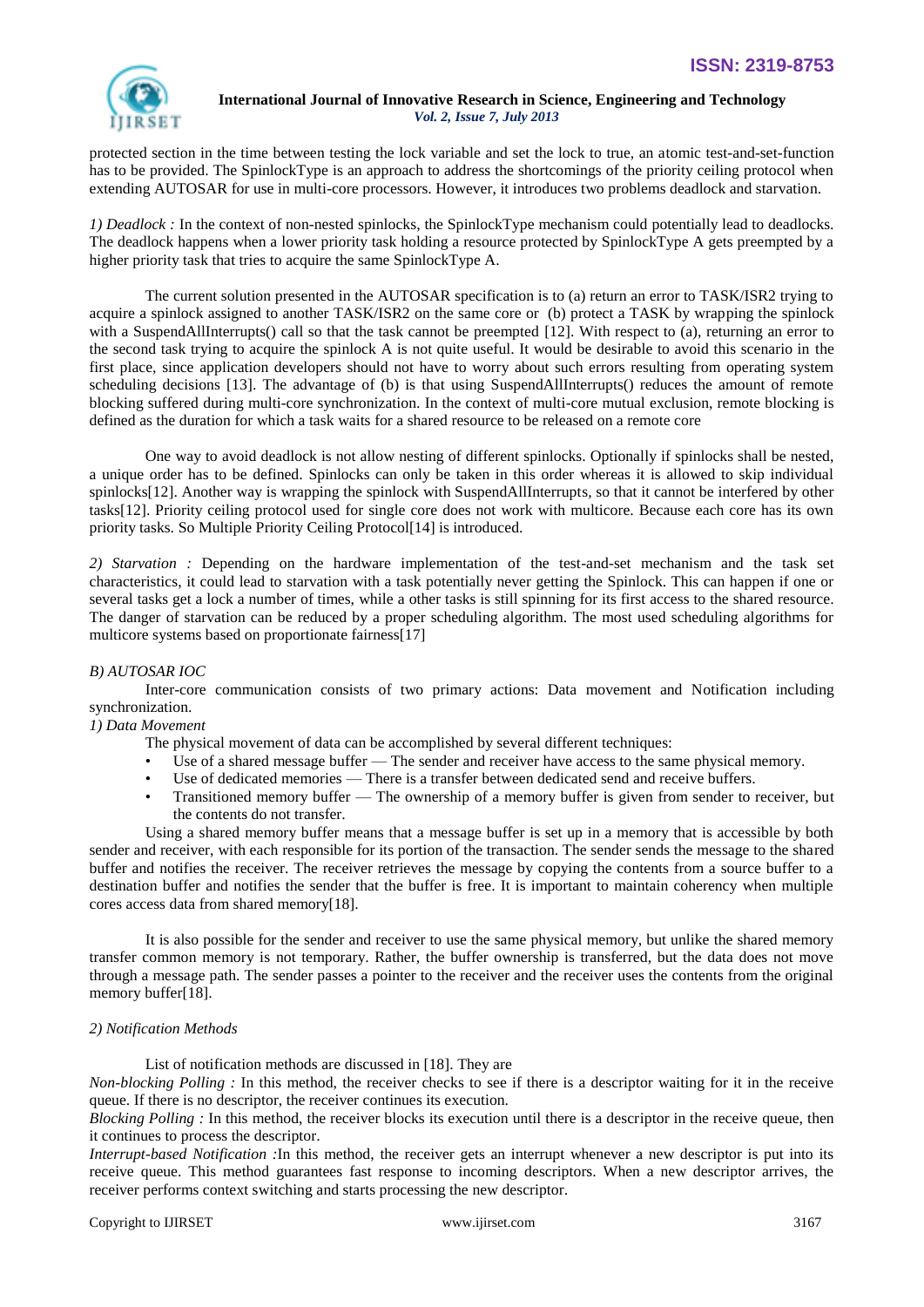

*Delayed (Staggered) Interrupt Notification :* When the frequency of incoming descriptors is high, the navigator can configure the interrupt to be sent only when the number of new descriptors in the queue reaches a programmable watermark, or after a certain time from the arrival of the first descriptor in the queue. This method reduces the context switching load of the receiver.

*QoS-based Notification :* A quality-of-service mechanism is supported by the Multicore Navigator to prioritize the data stream traffic of the peripheral modules; this mechanism evaluates each data stream with a view to delaying or expediting the data stream according to predefined quality-of-service parameters. The same mechanism can be used to transfer messages of different importance between cores.

In [15] Autosar multicore implementation in Simultaneous Multithreading (SMT) processor is explained. An inherent problem in multithreaded environments is the synchronization of concurrent threads that need to access shared data. Lamport [20] devised a solution called "Bakery Algorithm" extending Dijkstra's work [19] in this domain. Another solution was presented by Peterson [19]. However, both approaches use busy waiting to enter a critical section that is currently blocked by another thread. Such busy waiting will waste processing cycles that could be utilised otherwise by the blocking thread to finish the critical section earlier. Therefore, typical solutions for mutual exclusion suspend the execution of the blocked thread until the lock is free. The AUTOSAR task model cannot cope with this.

A mechanism called task filtering is proposed in [15] to fulfill the AUTOSAR resource management requirements. For this purpose the OSEK PCP and scheduling are extended and thus adapt it for its use in multithreaded processors.

Definition 1 (Containers)

- The Execution Set E contains all tasks that are currently scheduled into the SMT processor's thread slots.
- The Active Set A contains all active tasks (states ready and running), i.e. the tasks from all FIFO queues of the scheduler .
- A task's resource set  $R_T$  comprises all resources that a task T will access during its execution.
- A resource's task set  $A_R$  references the active tasks that might access resource R (T  $\in A_R \Leftrightarrow R \in R_T$ ).
- The Task Filter TF contains tasks, that are ready and should be executed according to their priority, but can-not be scheduled yet due to resource

Definition 2 (Terms)

- Two tasks T1, T2 have a resource conflict, if they might use at least one resource R concurrently at runtime (i.e.  $\{T_1, T_2\} \subset A_R$  resp.  $R \in R_{T1} \cap R_{T2}$ )
- A task T is ready concerning the resource management (resource-ready), if
- it does not need any resource, or
- $\forall R \in R_T$ : T has the highest priority in  $A_R$

### Definition 3 (Task Filtering)

An active task  $T \in A$  can be put into the execution set E, i.e. can be scheduled for execution, if it is resourceready. All other tasks are in their FIFO queues. If a task  $T_1$  has a resource conflict with a running lower-priority task  $T_2$ , which cannot be preempted,  $T_1$  is buffered in the task filter, until  $T_2$  can be rescheduled.

With this approach, deadlocks are completely avoided. The filtering of the tasks ensures, that only such tasks are executed that do not have any resource conflict among each other, i.e. the execution set E is free of resource conflicts. For the same reason, no direct blocking can occur.

In [16] a proposal called M-AUTOSAR is introduced whose architecture is shown below.

| Operation system (or non operetion system) |                              |                             |
|--------------------------------------------|------------------------------|-----------------------------|
| Distribution program                       |                              |                             |
|                                            |                              | Multi-core<br>communication |
| Module calling<br>relationship file        | Resource<br>al location file | program                     |

Fig. 1: Internal architecture of Multi-core Service module